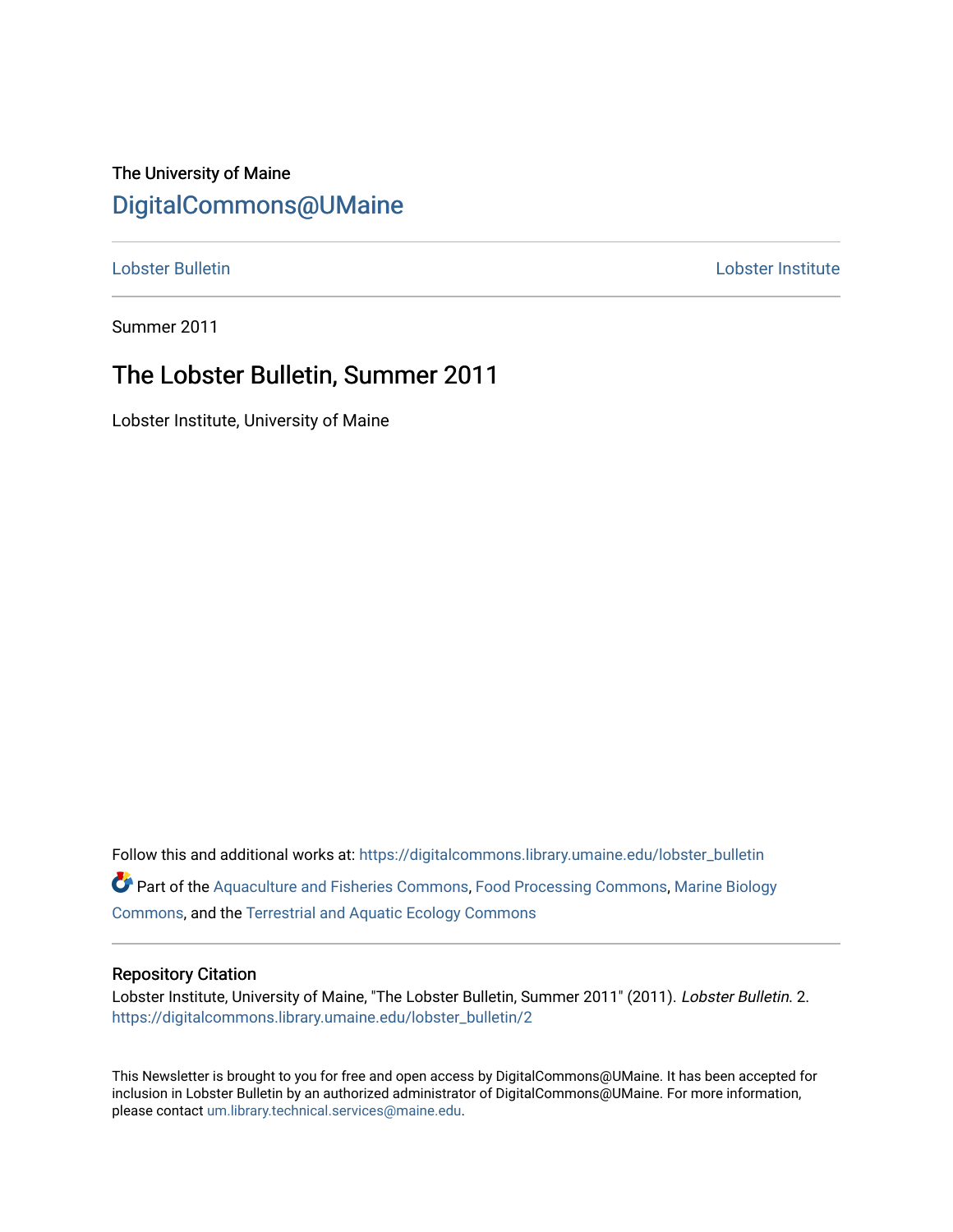

## **Summer 2011**

 *"News, research updates, and information on lobsters and the lobster industry."*

**Published by the Lobster Institute** 

**"Protecting and conserving the lobster resource, and enhancing lobstering as an industry…and a way of life."**

### **Lobster Institute Cooperating Experts Directory a Valuable Asset**

 Sometimes referred to as" Lobster 411" the Lobster Institute and its director, Dr. Robert Bayer have long served as a valuable resource for a variety of lobsterrelated information to those in the lobster industry, scientists, students, and the general public. Dr. Bayer has over 30 years of experience in lobster research and in providing technical support to the lobster industry. Those seeking information or with questions regarding lobsters or the industry are invited to contact the Lobster Institute at 207-581-1443 or email Dr. Bayer at bob.bayer@umit.maine.edu .

 In addition, the Lobster Institute is pleased to provide an international resource directory of lobster experts with a wide range of interest and experience. This list of over 40 people is available via the Lobster Institute's Web site at www.lobsterinstitute.org and then clicking the "Institute" heading. Areas of expertise range from bio-resource engineering to food science to biology and many other specialties

 The Lobster Institute's Cooperating Experts list is constantly being updated. The Institute is accepting and encouraging recommendations for additions to this list. Please e-mail lobsterinstitute@maine.edu with your suggestions.



 More than 100 people, including scientists and members of the lobster industry gathered in Moncton, New Brunswick on July 26 and 27, 2011 for the first Lobster Science Symposium hosted by the Atlantic Lobster Sustainability Foundation (ALSF). The focus of the series of presentations throughout the symposium was "Sustainable Growth of the Atlantic Lobster". Scientists from both Canada and the United States gave talks on a variety of topics ranging from lobster health, to ocean-based lobster nurseries, to a cost-benefit analysis of artificial reefs for lobsters, and much more. Gro van der Meeren from the Institute of Marine Research in Norway was a featured speaker, presenting on stock enhancement efforts in European lobsters.

 Rick Doucet, Executive Director of the ALSF, also invited leaders of the projects funded by the Foundation in 2010 to share their results to-date. As summarized on the ALSF Web site, these projects are:

**--cont. on page 2**



 *Lobster Institute Cooperating Expert Dr. Denise Skonberg, University of Maine Department of Food Science & Human Nutrition.*

*See a related article on Page 3 in the "Research Report".*

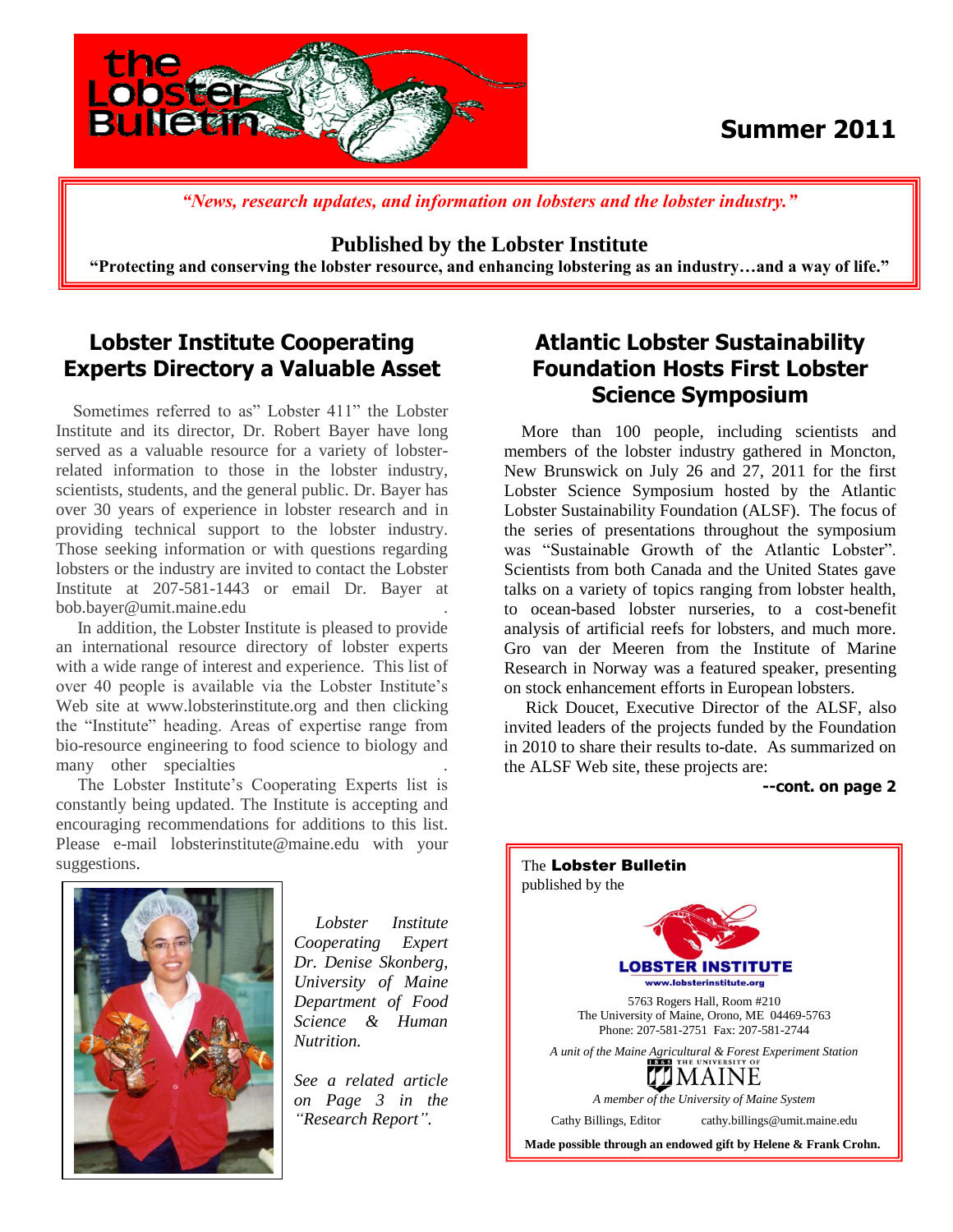#### **ALSF Lobster Science Symposium --cont. from page 1**

- **1)** Lobster early life-stages health research program. A study to ensure that any hatcheryraised lobsters being released into the wild are healthy, thereby protecting wild stocks from potential diseases.
- **2)** Economic benefits of lobster seeding. A study that examined the biological and economic benefits of seeding lobster larvae as a means of stock enhancement over a 10 year time span.
- **3)** Economic benefits of artificial reefs for lobster. A study that examined the biological and economic benefits of artificial reefs as a means of stock enhancement over 10 and 20-year time spans.
- **4)** Development of probiotics for lobster larvae culture. A study to see if marine probiotic bacteria are capable of improving the survival of lobster larvae through the early phases of rearing.
- **5)** Improved larval lobster culture through the use of natural feed compounds. A study to assess the utility of algal feed additives to improve growth, survival and health of larval lobsters grown in hatcheries.
- **6)** Photoperiod manipulation. A study to determinine the best combinations of photoperiod and light intensity to optimize the seeding success of stage IV lobster larvae
- **7)** Establishing a baseline of lobster health to promote stability & sustainability of lobster stocks. A study to define the microbial baseline for "normal" lobsters to better determine and recognize new and emerging pathogens.

 The ALSF is a non-profit organization that was founded in 2009 by a variety of stakeholders in the lobster industry. According to Doucet, "To meet market demands, we had to make sustainability a priority and we needed a vehicle to bring together stakeholders and invest in research in this area. That's where the Atlantic Lobster Sustainability Foundation comes in." According to their vision statement, "The Lobster Sustainability Foundation is a non-profit, private entity that will function as the vehicle to promote, preserve, and support a strong, healthy, and sustainable resource; and a robust, stable, and self-sufficient industry that will provide longterm economically viable opportunities for all levels of stakeholders, associated participants in the industry, and their communities."

 For more information about presentations from the symposium, contact the ALSF through its Web site at http://lobster-homard.com.

# **\*\*Boats for Sale\*\* Proceeds to Benefit the Lobster Institute**

## **1984 Mako 235**

 **200 HP Mercury outboard needs work – gear box Fiberglass Boat with a Gelcoat finish. 23.5' Length 8' Beam 1' Draft Center Console – Outboard valued at \$1,200.**

## **Price: \$5,000**

Т. **Survey found the boat in good condition. Valued at \$7,200 – \$8,250 in 2008 survey (available on request.)** 

 **Boat can be viewed at Tidal Falls in Hancock, ME by calling Herb Hodgkins at 207-422-6238. Call the Lobster Institute at 207-581-1443 for a copy of the appraisal and to make an offer.**

**\*\*\*\*\*\*\*\*\*\*\*\*\*\*\*\*\*\*\*\*\*\*\*\*\*\*\*\*\*\*\*\*\*\*\*\*\***

 **235HP 1984 Evinrude 6 cylinger – overhauled in 1984 Wellcrft Cabin Cruiser 25' Fiberglass — Outboard 2000 but needs some work.**

**Price: \$5,000**

 **Survey found the boat in good condition.** r. **Valued at \$6,700 in 2008 survey (available on request)**

**Boat can be viewed at Billings Marine in Stonington, ME 207-367-2328 Call the Lobster Institute at 207-581-1443 for a copy of the appraisal and to make an offer.**

 $\begin{array}{l} \circledast \circledast \circledast \circledast \circledast \end{array}$ Check out the Lobster Institute website at [www.lobsterinstitute.org,](http://www.lobsterinstitute.org/) providing the definitive site for lobster information …… with nearly 200 links.

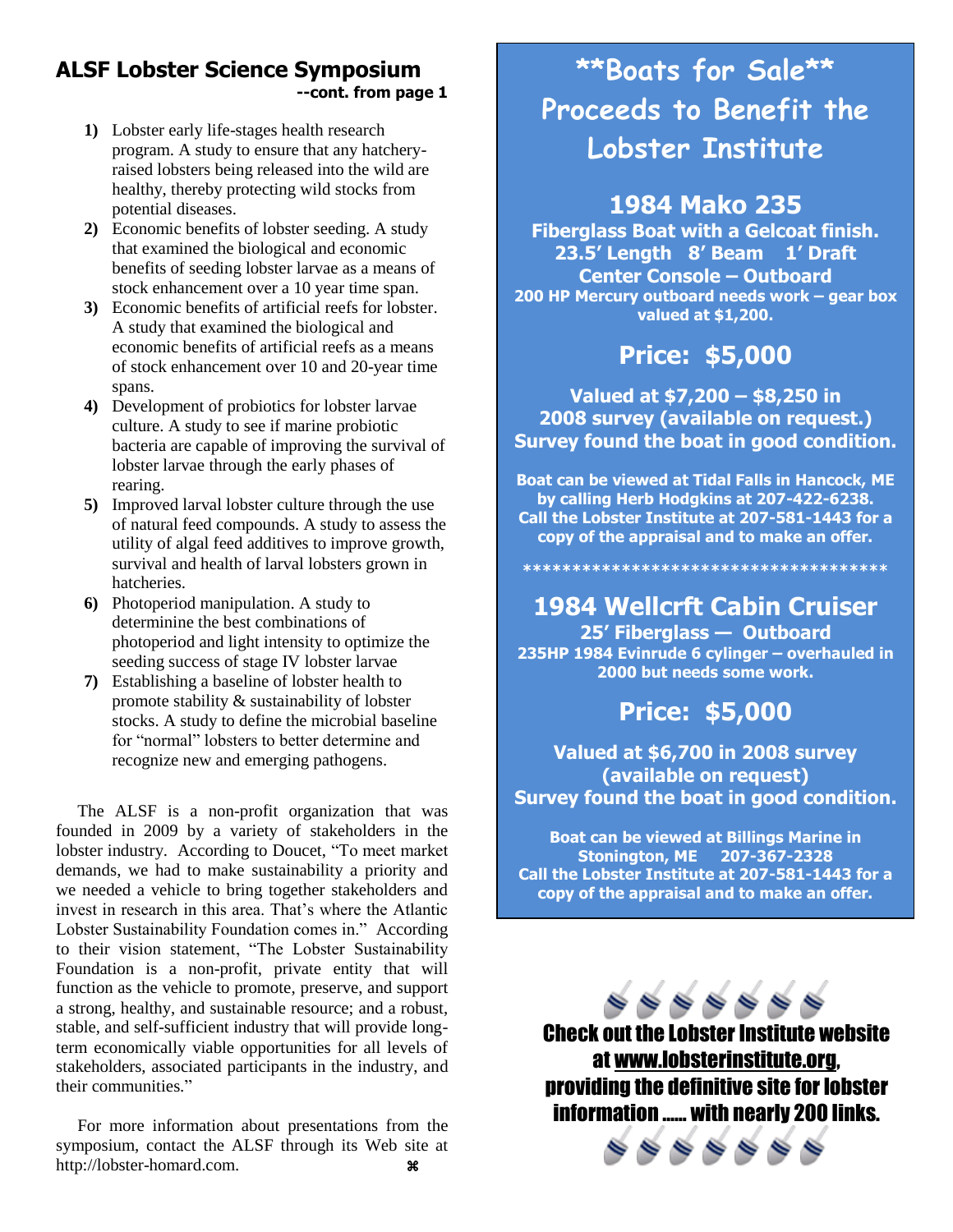

*Readers may contact the Lobster Institute for more detailed information on any of these projects.*

#### **Using the Invasive Green Crab in Food Product Development –** *A report by Denise Skonberg,*  *Department of Food Science & Human Nutrition, University of Maine*

 The European green crab (*Carcinus maenas*) has become a successful invasive predator in Maine, as well as in other North Atlantic and Pacific coast states. Populations of green crab have dramatically increased in the past few decades, leading to serious concerns about their impacts on local mollusk and crustacean fisheries. These voracious predators consume clams, oysters, and mussels, as well as the young of valuable species such as lobsters. Due to their small size  $(1 \frac{1}{2} - 3)$  carapace width), handpicking the meat is extremely labor intensive, and there is currently no commercial fishery for green crab. However, researchers in the Department of Food Science & Human Nutrition have investigated methods to mechanically remove the meat from the shell and use the green crab minced meat in the development of food products. Graduate student Joseph Galetti teamed with Jason Joyce, a fisherman from Swan's Island, to evaluate the effects of mechanical processing on the yield and quality of green crab minced meat. Dr. Bob Bayer, Executive Director of the Lobster Institute, and Dr. Beth Calder, Food Science Extension Specialist, collaborated on the project, which was funded in part by the Maine Technology Institute.

 The preliminary study evaluated the effects of thermal processing, mechanical separator settings, and crab size on mince meat yield and quality. The average meat yield was approximately 50%, and the nutritional quality of the meat was similar to that of other crab species. Since the crabs were cooked to a minimum internal temperature of 165 F and immediately packed in ice, the microbial quality of the minced meat was appropriate for use in highquality, human food products.

 The objective of the follow-up study was to develop a food product containing significant amounts of green crab mince meat that consumers would enjoy. Empanadas are stuffed and fried pastries which traditionally contain chicken, beef, or pork along with a variety of fillers such as rice and potatoes. Empanadas were chosen for further product development because they can contain large

amounts of green crab mince meat and also fit in with the growing trend among American consumers for more ethnic cuisines.

 Green crab mince was incorporated into empanadas at 30, 50 and 70% by filling weight. Other filling ingredients included corn, onion, bell pepper, and spice Empanadas were served randomly

#### **– cont on page 4**

#### **Progress in the war against sea lice –** *excerpt from the Aquaculture Research Institute newsletter, Volume 1, Issue 1, Fall 2011*

 "ARI researchers published a paper in August 2010, in which they demonstrate that the blue mussel can eat larvae of the sea louse, a parasitic pest that has recently made a comeback on fish farms, decimating populations of farmed finfish.

 The findings funded, by the Maine Economic Improvement Fund, were published in the journal Aquaculture and have implications for the farmed salmon industry in Maine. If further analysis in the field holds up, the use of mussels on salmon farms could be another disease management strategy for reducing the infectious pressure of sea lice in a finfish farm. [Editors note: *This may positively impact the lobster industry by providing an alternative to harmful chemicals now used to mitigate sea lice*.]

 The results also have implications for the development in Maine of a concept called integrated multi-trophic aquaculture (IMTA): an alternative approach to the standard mono-culture aquaculture. IMTA is believed to reduce the environmental impacts of commercial aquaculture systems by combining the cultivation of fed species, such as salmon, with extractive species, such as mussels."

 You can read about this and other projects and happenings at the Aquaculture Research Institute at the University of Maine in their new newsletter, ARI News. The newsletter will be published twice a year. It will be made available online, or you can request a copy via email by contacting Anne Langston, Associate Director of the ARI at anne.langston@umit.maine.edu.

> **Like us on Facebook.** Find us by typing in Lobster Institute